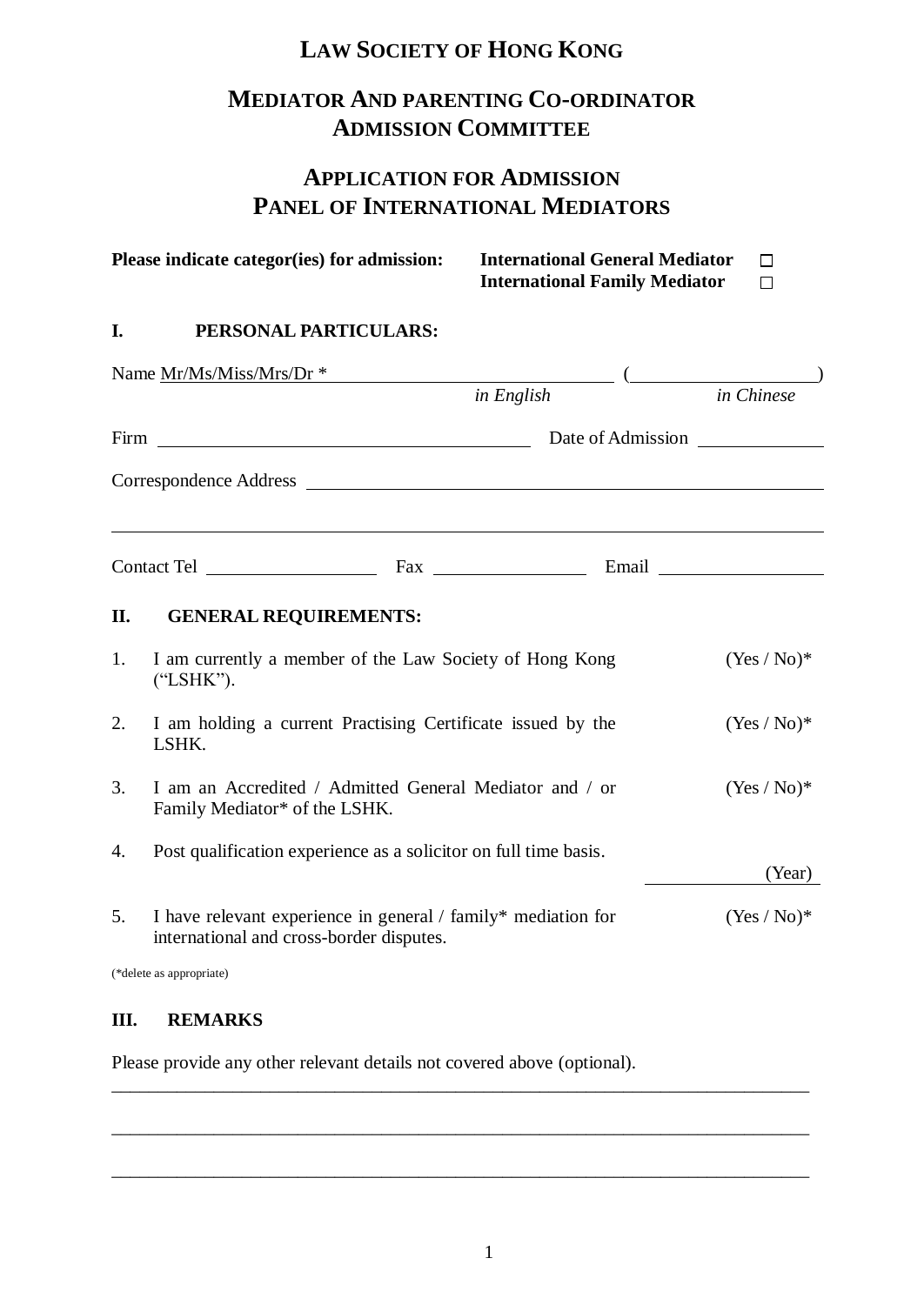### **LAW SOCIETY OF HONG KONG**

### Notes :-

- *1 Please fill in all sections in block letters. If there is insufficient space, provide details on a separate A4 sheet in the same format. In case any section of the form is not applicable, please put in N/A.*
- *2 Applicants are advised to provide all the information requested in the relevant documents, where applicable, failing which the Mediator and Parenting Co-ordinator Admission Committee ("MPCAC") of LSHK may refuse to process and consider their applications.*
- *3 The MPCAC may at its discretion require applicants to comply with additional instruction(s) in relation to their applications for admission (e.g. interview, further supporting documents); to approve or refuse any application for admission.*
- *4 Upon satisfactory consideration, admitted International Mediators are entitled to be included on LSHK's promotional materials. Would you like your details (name, telephone number, fax number, email) to be listed on the promotional materials. Yes/No* **\****.*

(\*delete as appropriate)

### **PERSONAL INFORMATION COLLECTION STATEMENT**

Persons who supply data in their applications to LSHK are advised to note the following points pursuant to the Personal Data (Privacy) Ordinance.

- 1. The personal data collected in this application form and in the documents submitted by you to support this application ("Data") will be used by LSHK for the purposes of considering this application for International Mediator admission.
- 2. In applying for International Mediator admission, it is obligatory for you to supply LSHK with the data requested in this form except as otherwise indicated. The consequence for you if you fail to supply such Data is that LSHK will not be able to process this application or it may result in delay or refusal of this application.
- 3. The Data may be provided to such persons within LSHK whose proper business it is to have access to and assist in the processing of this application and related matters. The Data may also be provided to the MPCAC of LSHK, other relevant committee members of LSHK and to such other persons who may help LSHK in attaining the purposes above mentioned.
- 4. Any Data that is provided to anyone outside of LSHK will be restricted to what is necessary and not excessive to achieve any intended purpose.
- 5. You have the right to request access to and correction of the Data. Any such request should be addressed to the Secretary General, LSHK, 3/F, Wing On House, 71 Des Voeux Road Central, Hong Kong.
- 6. The Privacy Policy Statement of LSHK is available on its website at www.hklawsoc.org.hk.